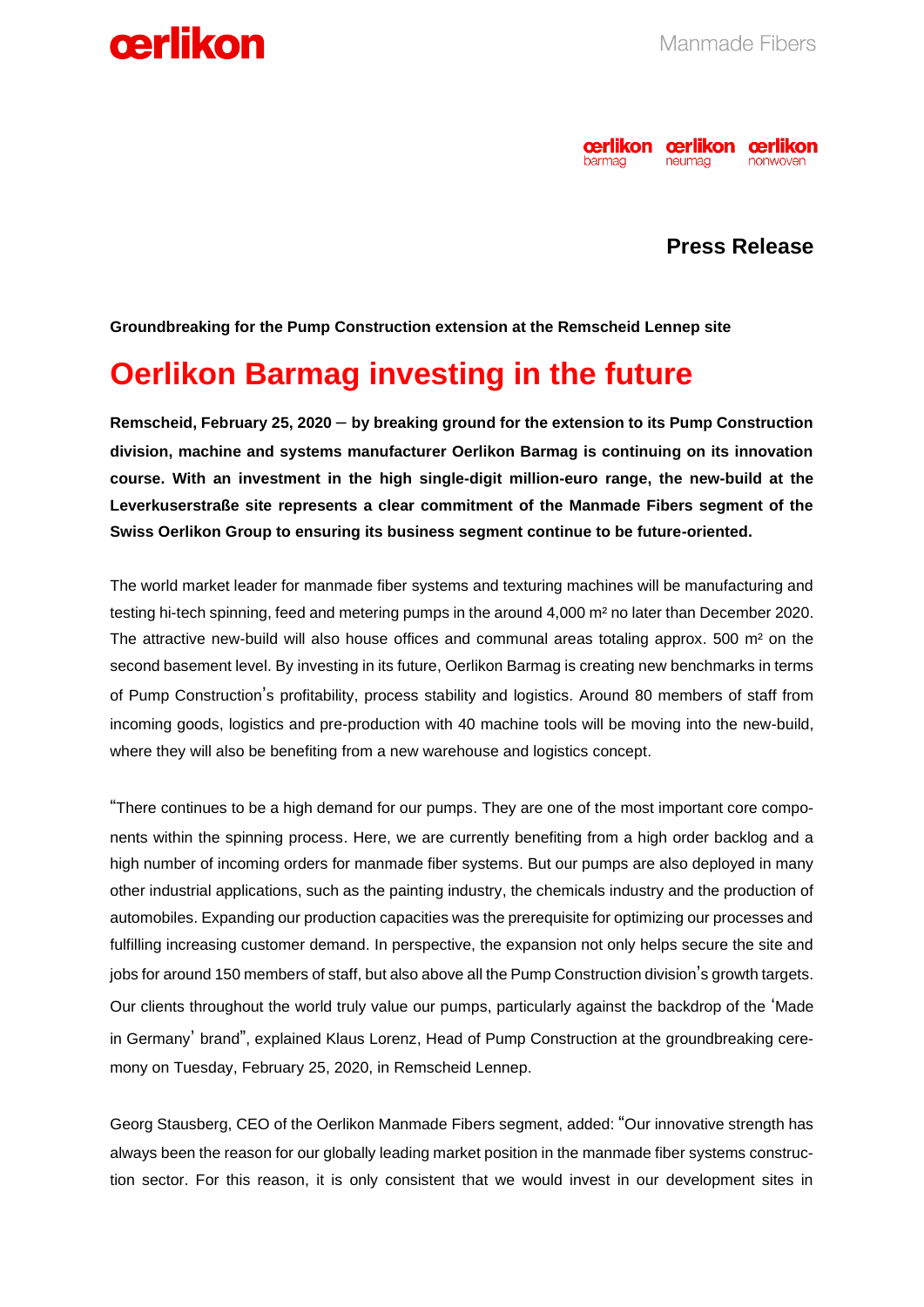

Remscheid and Neumünster – where we were able to celebrate the groundbreaking ceremony for a new R&D Center in early-February."

Remscheid's Mayor Burkhard Mast-Weisz was present at the groundbreaking ceremony, as were numerous representatives of the city, construction company Dohrmann and the architect Michael Treders. Mast-Weisz underlined the significance of the building project for the city. "Creating new jobs on the back of this investment is hugely important for Remscheid", commented the Mayor. Oerlikon Barmag created several hundred jobs last year alone. This figure included around 20 new jobs in the Pump Construction division in 2019. And there are plans to create further jobs in this division in 2020 as well.

Oerlikon Barmag will be celebrating its  $100<sup>th</sup>$  anniversary in 2022. Pump Construction – practically the core of the former Barmag AG – was involved from the very start and has been all about superlative innovative strength and state-of-the-art manufacturing methods in conjunction with a stringent quality philosophy ever since. Oerlikon Barmag manufactures precision gear metering pumps for textile and non-textile applications. The smallest pumps weigh 400 grams, precisely conveying 0.015 cm<sup>3</sup>/rev, while the largest come in at four tons and are capable of conveying 12.8 liters of liquids per revolution. Textile spinning pumps provide highly-accurate metering of the melt in manmade fiber systems for manufacturing continuous filaments. Non-textile pumps are predominantly deployed in the manufacture of films, in the metering of paints, in the mixing of chemical liquids, in the application of hot-melt adhesives as well as in the processing of silicones, resins and polyurethanes. All manufacturing processes are carried out at the Remscheid site: turning, drilling, milling, grinding, lapping and toothing.

4,383 characters including spaces



**Caption:** Groundbreaking ceremony at Oerlikon Barmag in Remscheid Lennep on February 25, 2020: Head of Real Estate Real Estate Nina Krüger, CEO Georg Stausberg, Mayor Burkhard Mast-Weisz, CFO Ralf Schilken as well as the Head of HR and Management Board Member Uwe Model (from left to right).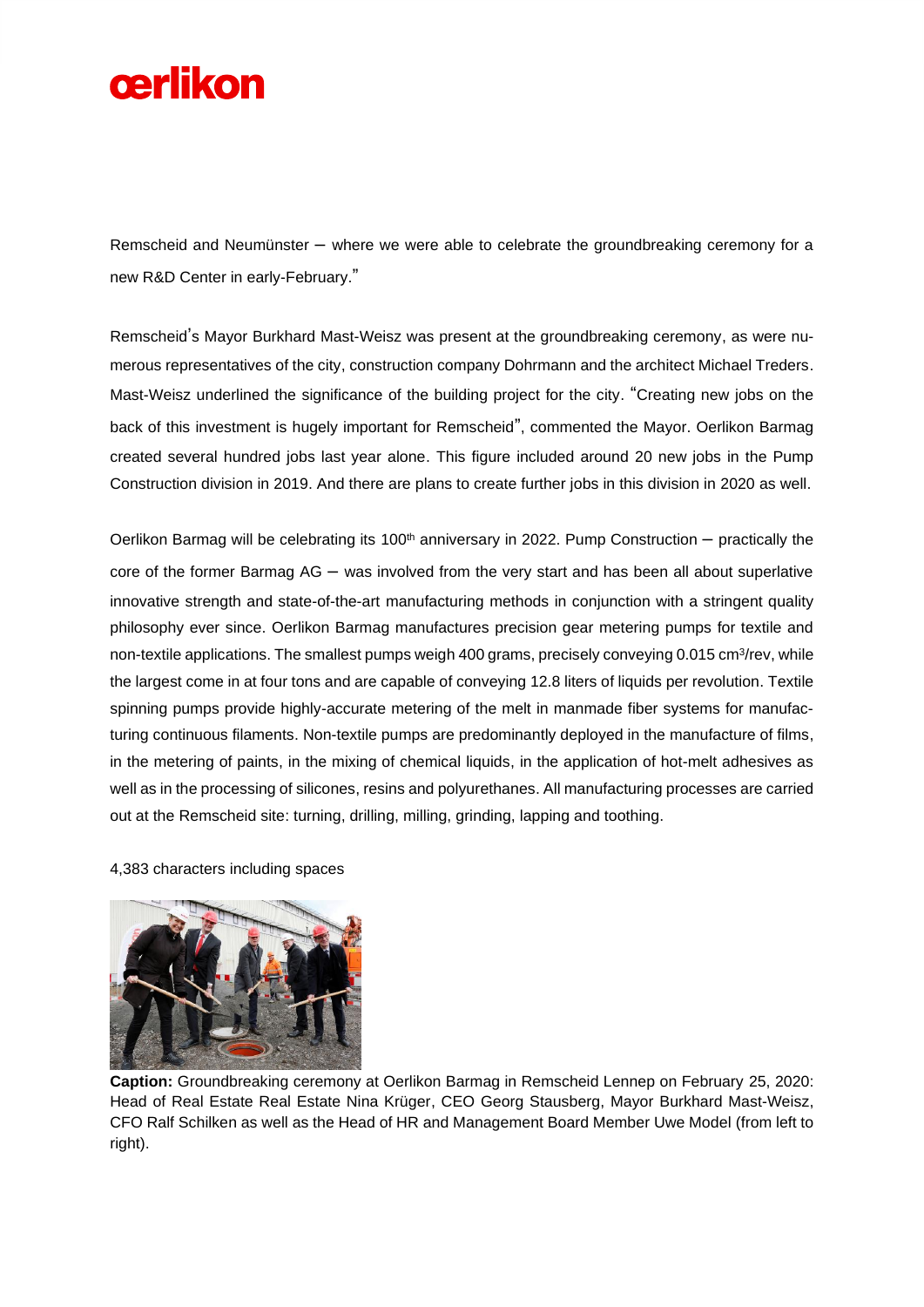



**Caption:** Jointly burying a time capsule at the groundbreaking ceremony at Oerlikon Barmag in Remscheid Lennep on February 25, 2020: Head of Real Estate Nina Krüger, Head of Pump Construction Klaus Lorenz, CEO Georg Stausberg and Mayor Burkhard Mast-Weisz (from left to right).



**Caption:** Exterior view of the new Oerlikon Barmag production building on Leverkuserstrasse in Remscheid Lennep.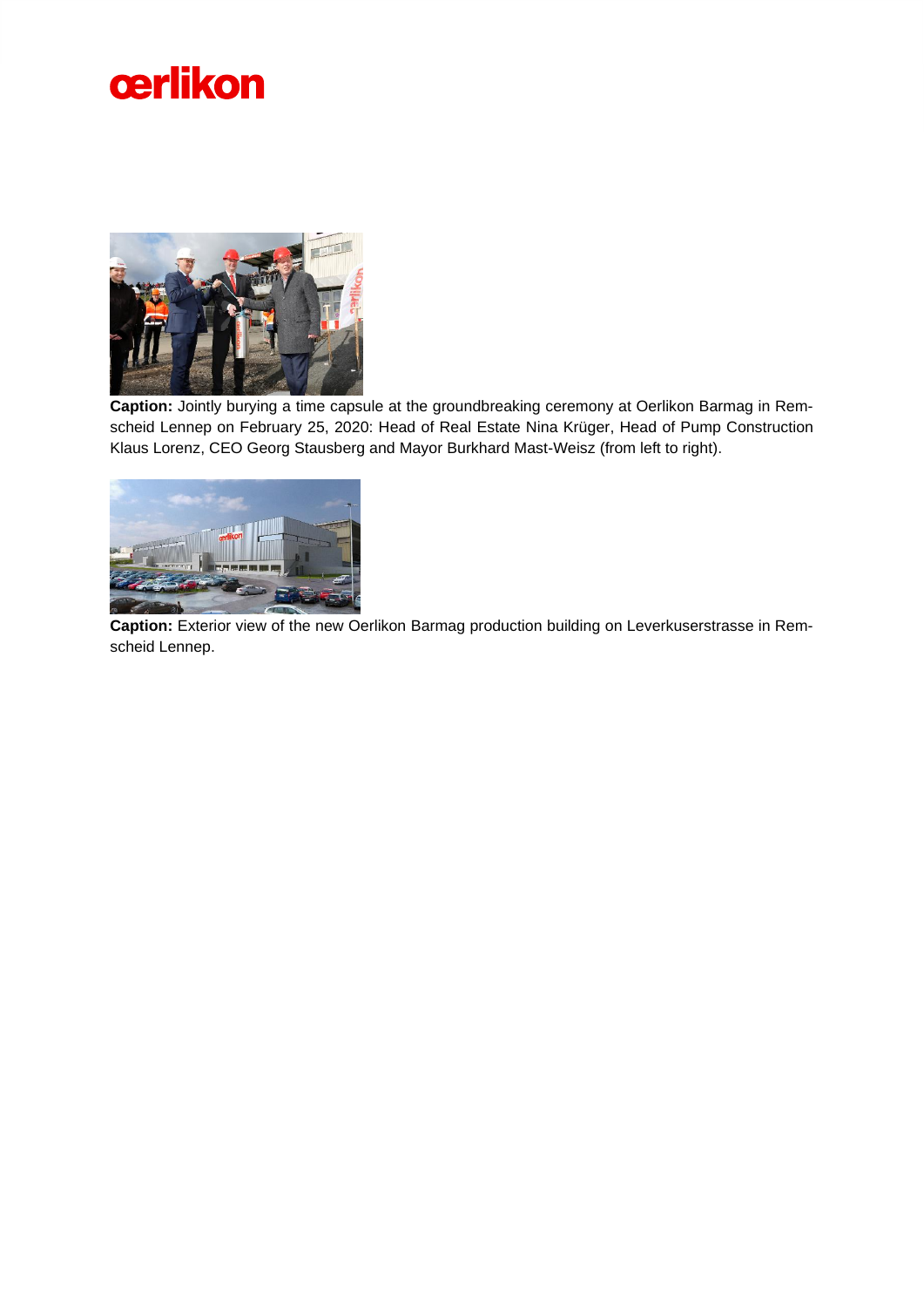# cerlikon

### **For further information:**

Ute Watermann Marketing, Corporate Communications & Public Affairs Tel. +49 2191 67 1634 Fax +49 2191 67 1313 ute.watermann@oerlikon.com

André Wissenberg Marketing, Corporate Communications & Public Affairs Tel. +49 2191 67 2331 Fax +49 2191 67 1313 andre.wissenberg@oerlikon.com

## **About Oerlikon**

Oerlikon (SIX: OERL) develops modern materials, systems and surface technologies and provides specialized services aimed at securing high-performance products and systems with long lifespans for customers. Supported by its technological core competencies and its strong financial footing, the corporation continues its medium-term growth plan by implementing three strategic factors: focusing on attractive growth markets, ensuring structural growth and expanding through targeted M&A activities. Oerlikon is a globally-leading technology and engineering corporation, operating its business in two segments (Surface Solutions and Manmade Fibers) and employing around 10,500 members of staff at 175 sites in 37 countries worldwide. In 2018, Oerlikon generated sales of CHF 2.6 billion and invested around CHF 120 million in research & development.

For further information: [www.oerlikon.com](http://www.oerlikon.com/)

## **About the Oerlikon Manmade Fibers segment**

With its Oerlikon Barmag, Oerlikon Neumag and Oerlikon Nonwoven brands, the Oerlikon Manmade Fibers segment is the world market leader for manmade fiber filament spinning systems, texturing machines, BCF systems, staple fiber systems and solutions for the production of nonwovens and  $-$  as a service provider – offers engineering solutions for the entire textile value added chain.

As a future oriented company, the research and development at this division of the Oerlikon Group is driven by energy-efficiency and sustainable technologies (e-save). With its range of polycondensation and extrusion systems and their key components, the company caters to the entire manufacturing process – from the monomer all the way through to the textured yarn. The product portfolio is rounded off with automation and Industrie 4.0 solutions.

The primary markets for the product portfolio of Oerlikon Barmag are in Asia, especially in China, India and Turkey, and – for those of Oerlikon Neumag and Oerlikon Nonwoven – in the USA, Asia, Turkey and Europe. Worldwide, the segment  $-$  with just under 3,000 employees  $-$  has a presence in 120 countries of production, sales and distribution and service organizations. At the R&D centers in Remscheid, Neumünster (Germany) and Suzhou (China), highly-qualified engineers, technologists and technicians develop innovative and technologically-leading products for tomorrow's world.

For further information: [www.oerlikon.com/manmade-fibers](http://www.oerlikon.com/manmade-fibers)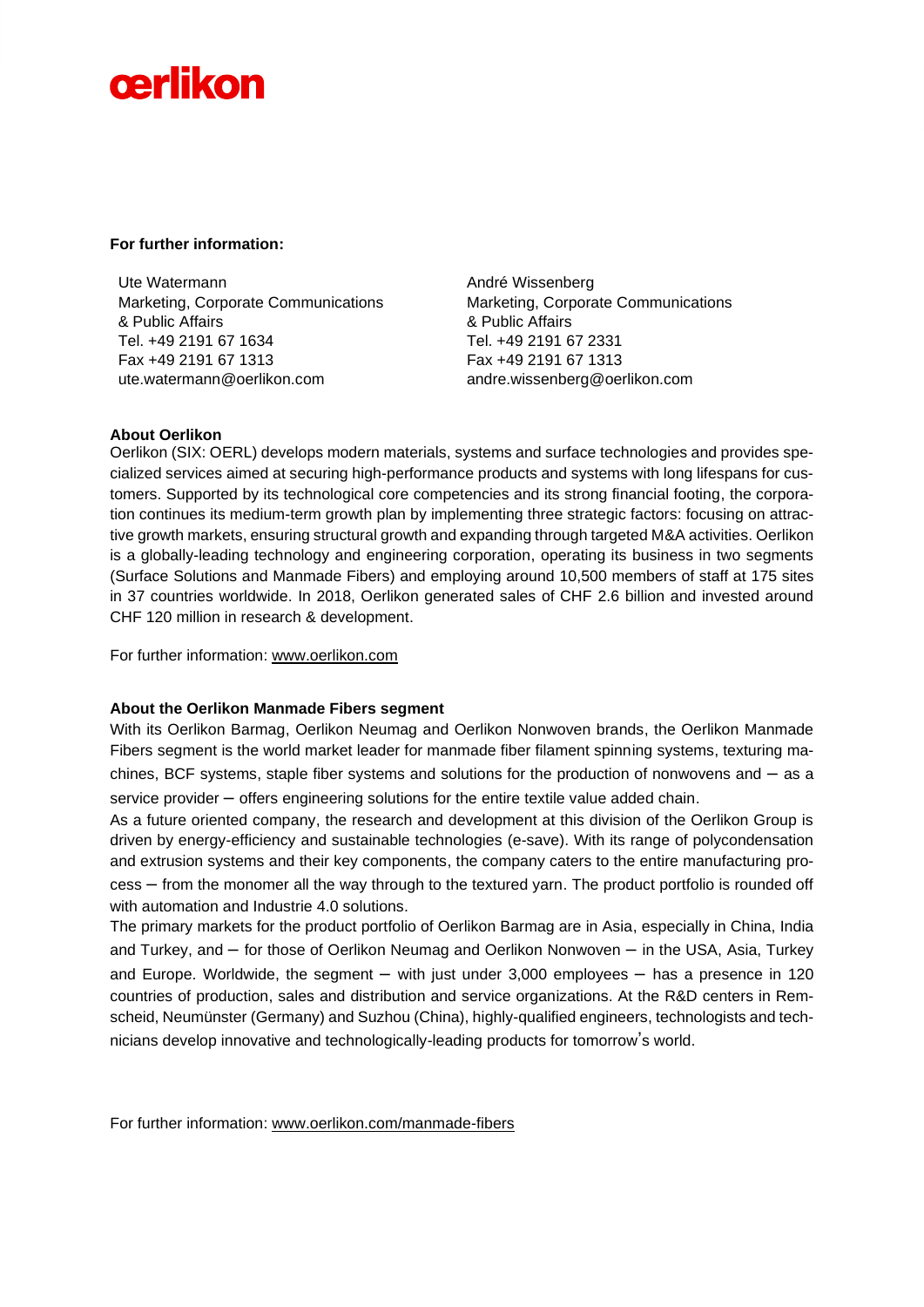

# **Facts and figures**

#### **Company**

CEO of the Oerlikon Manmade Fibers segment

Oerlikon Textile GmbH & Co. KG Leverkuserstr. 65 42897 Remscheid

#### **Sites**

Headquartered in Remscheid Production sites in Remscheid, Neumünster, Bernkastel-Kues, Wuxi and Suzhou (China) Sales and service subsidiaries in Germany, China, India, USA, Turkey, Taiwan, Thailand, Indonesia and Brazil

#### **Managing Directors**

Georg Stausberg (Chairman), Ralf Schilken, Uwe Model

#### **Employees**

Approx. 3,200 worldwide, with approx. 1,275 in Remscheid

#### **Brands**

Oerlikon Barmag, Oerlikon Neumag and Oerlikon Nonwoven

#### **Product portfolio**

Oerlikon Barmag:

- Filament spinning systems for pre-oriented yarn (POY), fully-drawn yarn (FDY) and industrial yarn (IDY);
- Texturing machines (DTY),
- **•** Polycondensation systems (CP),
- Pumps

#### Oerlikon Neumag:

- Carpet yarn systems (BCF),
- **•** Staple fiber systems (SF)

Oerlikon Nonwoven:

- Spunbond systems
- Meltblown systems
- Airlaid systems

#### **Markets**

Asia (particularly China and India), USA, Turkey, Europe, Near and Middle East

#### **Market shares**

Oerlikon Neumag BCF systems (carpet yarn): > 80% Oerlikon Barmag filament spinning systems and texturing machines: approx. 45%

**Sales**

2019: approx. CHF 1.1 billion